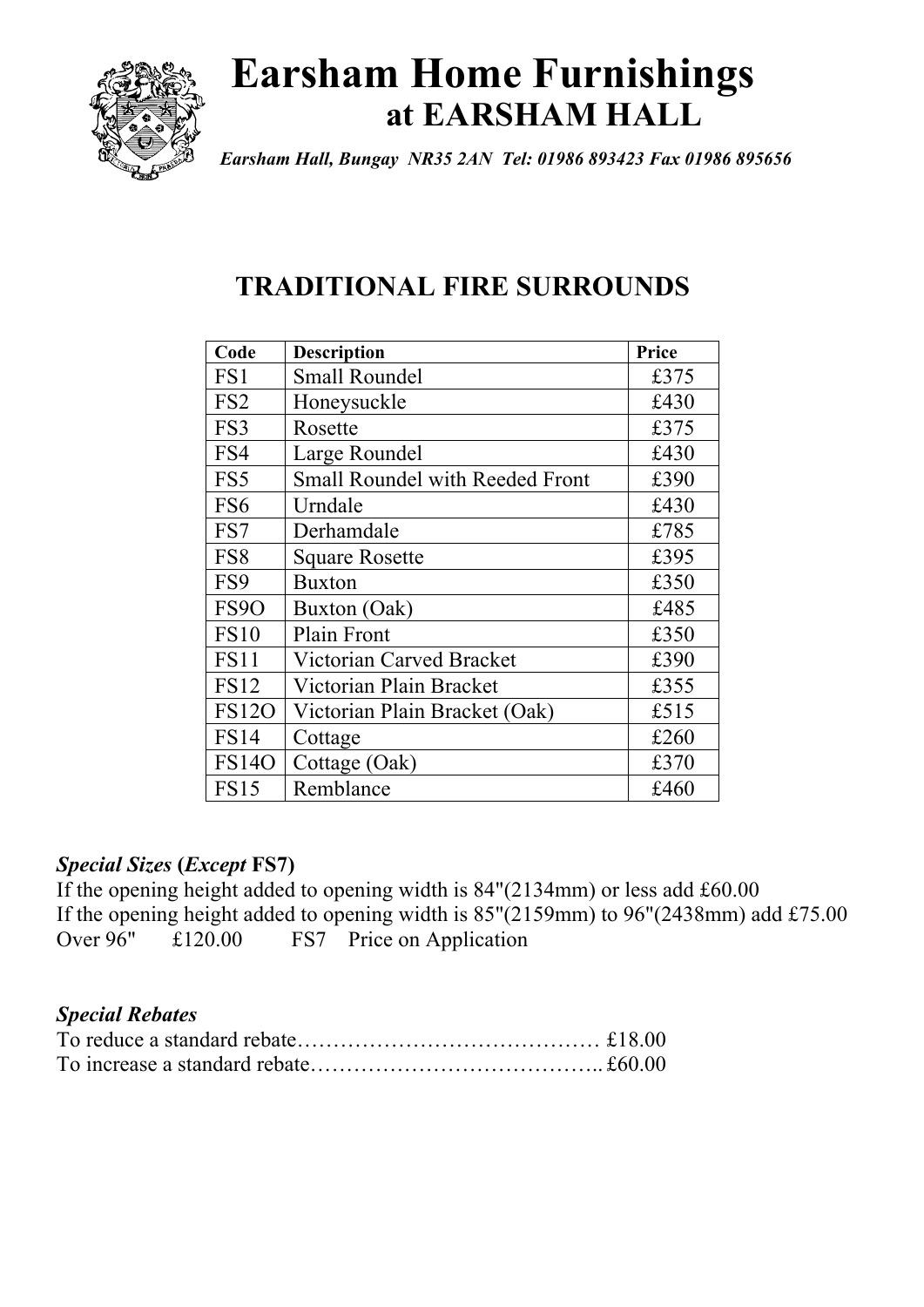

# **Earsham Home Furnishings at EARSHAM HALL**

*Earsham Hall, Bungay NR35 2AN Tel: 01986 893423 Fax 01986 895656*

| Code            | <b>Description</b>    |     |     |              |      |     |     | Rebate* |
|-----------------|-----------------------|-----|-----|--------------|------|-----|-----|---------|
|                 |                       | A   | B   | $\mathcal C$ | D    | E   | F   |         |
| FS1             | <b>Small Roundel</b>  | 914 | 914 | 1391         | 1130 | 152 | 175 | 41      |
| FS <sub>2</sub> | Honeysuckle           | 914 | 914 | 1372         | 1130 | 140 | 184 | 76      |
| FS3             | Rosette               | 914 | 914 | 1403         | 1140 | 152 | 191 | 41      |
| FS4             | Large Roundel         | 914 | 914 | 1461         | 1162 | 171 | 171 | 22      |
| FS5             | <b>Small Reeded</b>   | 914 | 914 | 1391         | 1130 | 152 | 175 | 41      |
| FS6             | Urndale               | 914 | 914 | 1403         | 1140 | 152 | 191 | 41      |
| FS7             | Derhamdale            | 914 | 914 | 1435         | 1168 | 181 | 248 | 41      |
| FS8             | <b>Square Rosette</b> | 914 | 914 | 1391         | 1130 | 152 | 175 | 41      |
| FS9             | <b>Buxton</b>         | 914 | 914 | 1450         | 1160 | 185 | 185 | 25/75   |
| <b>FS10</b>     | Plain Front           | 914 | 914 | 1372         | 1130 | 140 | 184 | 76      |
| <b>FS11</b>     | Carved Victorian      | 914 | 914 | 1448         | 1149 | 191 | 184 | 29      |
| <b>FS12</b>     | Plain Victorian       | 914 | 914 | 1448         | 1149 | 191 | 184 | 29      |
| <b>FS14</b>     | Cottage               | 914 | 914 | 1384         | 1153 | 133 | 133 | 29      |
| <b>FS15</b>     | Remblance             | 914 | 914 | 1499         | 1172 | 191 | 191 | 25      |

#### **STANDARD SIZE** in mm

### **STANDARD SMALL** in mm

| Code            | <b>Description</b>    |     |                  |              |      |     |                  | Rebate* |
|-----------------|-----------------------|-----|------------------|--------------|------|-----|------------------|---------|
|                 |                       | A   | $\boldsymbol{B}$ | $\mathcal C$ | D    | E   | $\boldsymbol{F}$ |         |
| FS1             | <b>Small Roundel</b>  | 749 | 889              | 1226         | 1105 | 152 | 175              | 41      |
| FS <sub>2</sub> | Honey suckle          | 749 | 889              | 1207         | 1105 | 140 | 184              | 76      |
| FS3             | Rosette               | 749 | 889              | 1238         | 1114 | 152 | 191              | 41      |
| FS4             | Large Roundel         | 749 | 889              | 1295         | 1137 | 171 | 171              | 22      |
| FS5             | <b>Small Reeded</b>   | 749 | 889              | 1226         | 1105 | 152 | 175              | 41      |
| FS <sub>6</sub> | Urndale               | 749 | 889              | 1238         | 1114 | 152 | 191              | 41      |
| FS7             | Derhamdale            | 749 | 889              | 1270         | 1143 | 181 | 248              | 41      |
| FS8             | <b>Square Rosette</b> | 749 | 889              | 1226         | 1105 | 152 | 175              | 41      |
| FS9             | <b>Buxton</b>         | 749 | 889              | 1285         | 1135 | 185 | 185              | 25/75   |
| <b>FS10</b>     | Plain Front           | 749 | 889              | 1207         | 1105 | 140 | 184              | 76      |
| <b>FS11</b>     | Carved Victorian      | 749 | 889              | 1283         | 1124 | 191 | 184              | 29      |
| <b>FS12</b>     | Plain Victorian       | 749 | 889              | 1283         | 1124 | 191 | 184              | 29      |
| <b>FS14</b>     | Cottage               | 749 | 889              | 1219         | 1127 | 133 | 133              | 29      |
| <b>FS15</b>     | Remblance             | 749 | 889              | 1334         | 1146 | 191 | 191              | 25      |

*(All measurements are approximate)*

**\*Rebate**: Difference in depth between the inside edge and outside edge of the fire surround. ie This creates a gap to accommodate a back panel or cast iron insert etc.